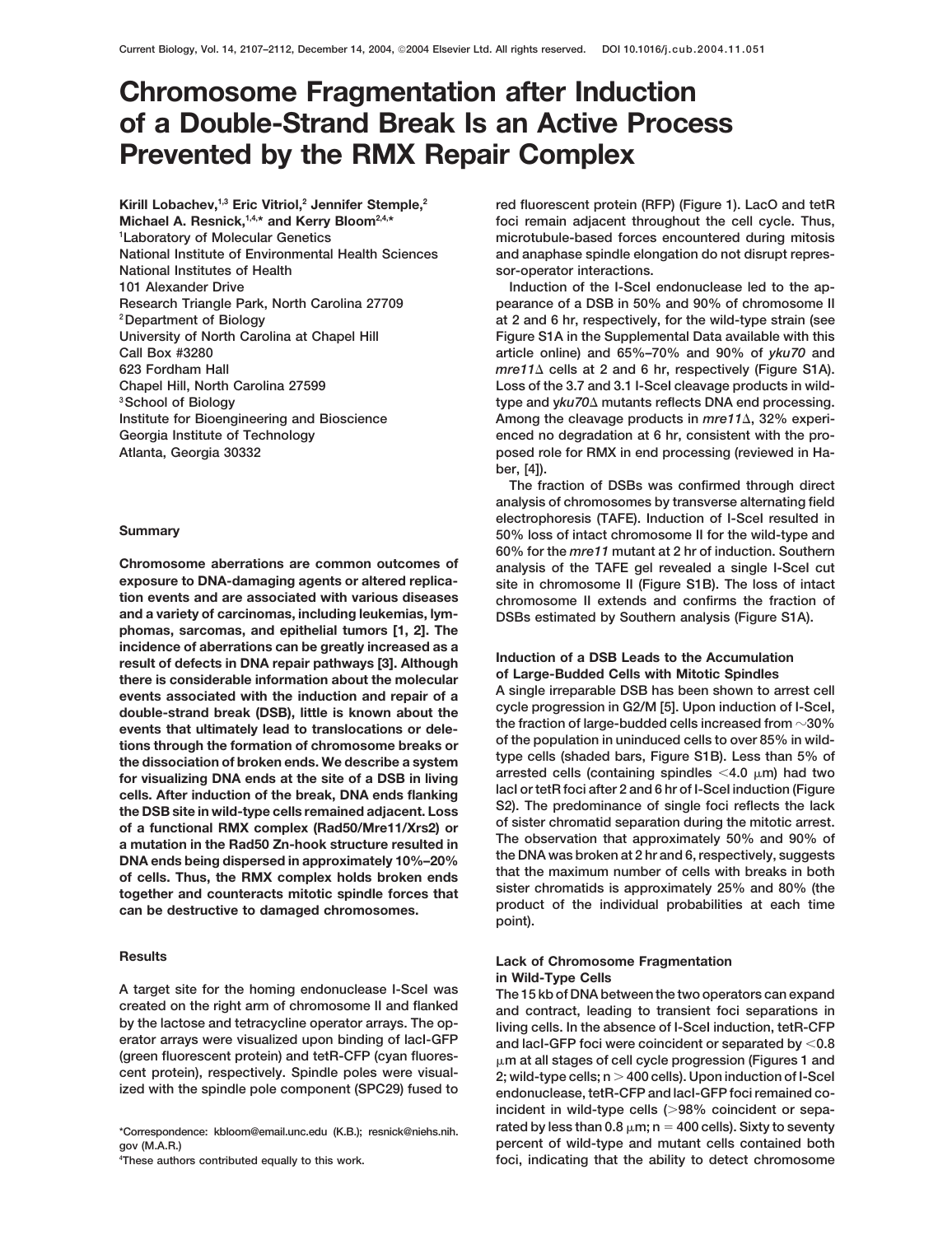

**Chromosome VIII** 

**Figure 1. System to Detect the Induction of a Chromosome Break by a Single DSB in Haploid Yeast**

**An I-SceI site is present in the** *LYS2* **gene on chromosome II; the distances from lacO and tetO arrays to I-SceI cutting position on chromosome II are indicated (left). A** *GALI***::I-SceI cassette is integrated into chromosome VIII (see Supplemental Experimental Procedures). The lacI-GFP (green ovals) and tetR-CFP (red ovals) hybrid proteins are shown bound to lacO and tetO arrays (arrows), respectively. The blue oval indicates spindle poles that can be visualized via fusion of spindle pole protein Spc29 with RFP. The images at right are a microscopic visualization of** lacI-GFP (green spot), tetR-CFP (red spot), and Spc29-RFP (two blue spots) foci in large-budded cells in the absence of I-SceI induction. **Presented are examples of cells in early anaphase before sister chromatid separation (fluorescence, upper left; schematic, upper right) and cells in late anaphase after sister chromatid separation (fluorescence, lower left; schematic, lower right). In the absence of I-SceI induction,** the lacI-GFP and tetR-CFP foci are coincident or separated by  $<$  0.8  $\upmu$ m. The scale bar represents 5  $\upmu$ m.

**breaks is not compromised by resection of DNA strands** rated foci upon I-SceI induction. Ten and seventeen **at DSB sites. Thus, physical separation of DNA ends percent of** *rad50-***C1G cells and 20% and 5% of** *rad50* **does not accompany double-strand breakage in wild- C2S cells contained separated foci at 2 hr and 6 hr, type cells. The lack of transition from a DSB to a chromo- respectively. The decrease in separated foci at 6 hr in some break led us to examine whether proteins associ- the** *rad50-***C2S mutants may reflect lacI-GFP or tetRated with the ends of the broken molecules prevent CFP loss owing to end resection (approximately 50% chromosome fragmentation. fewer cells with both foci than** *rad50-***C1G; E.V. and K.B.,**

**mulation of large-budded cells with short mitotic spin- for a proposed role of this complex in tethering DNA dles at 2 and 6 hr (**-**4 m; Figure S1B). Approximately molecules [9]. 12% of large-budded cells exhibited chromosome Foci were examined in** *yku70* **mutants to determine breaks (CRBs), as determined by tetR-CFP and lacI- whether other proteins involved in end joining might GFP foci separated by distances greater than 0.8 m prevent chromosome breakage. tetR-CFP and lacI-GFP (Figures 2 and 3). The foci displacements ranged be- foci were coincident at 0 time and after 2 hr of I-SceI tween 0.8 and 5 m (Figure 3, upper left). Similar frac- induction (Figure 2;** *yku70***, n 300 cells). At 6 hr, there tions of separated tetR-CFP and lacI-GFP spots were was a small but not statistically significant increase in found in cells lacking** *rad50***,** *xrs2***, or** *mre11* **(Figure 2). separated foci (3%;** *yku70* **7/216; p 0.28; Table S1). Thus, the increase in chromosome fragmentation re- Similarly, there was no significant induction of separated** flects loss of any component of the RMX complex. The foci in a  $dn/4\Delta$  mutant (1/176) required for the ligation **absence of** *dnl4* **along with** *mre11* **or** *rad50* **resulted in step of nonhomologous end joining (NHEJ) (reviewed in a similar fraction of separated foci (8%–9%; Figure 2). [10]). Thus, proteins involved specifically in end joining This finding rules out the possibility that DSBs are re- are not required for preventing chromosome breakage paired at later time points in the single mutants. at sites of DSB.**

**To identify the critical function of RMX in preventing chromosome fragmentation, we examined foci separation in** *rad50* **mutants carrying amino acid changes in Chromosome Fragmentation Can Lead to Loss the CXXC zinc-hook motif [6] and in** *mre11* **nuclease- of the Acentric Fragment defective mutants [7, 8]. Chromosome breaks were Separated foci were found in three distinct configuradetected in less than 1% of the nuclease mutants, tions. Two hundred seven of two hundred forty cells indicating that the nuclease activity of Mre11p is not (86.5%) with separated spots were arrested prior to anarequired to prevent chromosome breakage (Figure 2). phase onset with short spindles and unseparated sister The Zn-hook domain, which is located at the apex of chromatids (Figure 3; Figure S2). The distance separatthe Rad50 coiled-coil domain, has been proposed as a ing tetR-CFP and lacI-GFP spots (Figure 3, upper left) link between RMX complexes bound to DNA ends.***rad50* **often exceeded the distance between spindle poles (2–4 hook mutants exhibited significant increases in sepa- m, Scp29-RFP). These data indicate that once broken,**

**unpublished data) or other processing events that would Chromosome Fragmentation in Mutants lead to loss of operator binding sites and limit the visualof the RMX Complex ization of two spots. In either case, the increase in spot Induction of I-SceI in** *mre11* **mutants led to the accu- separation in RMX mutants provides in vivo evidence**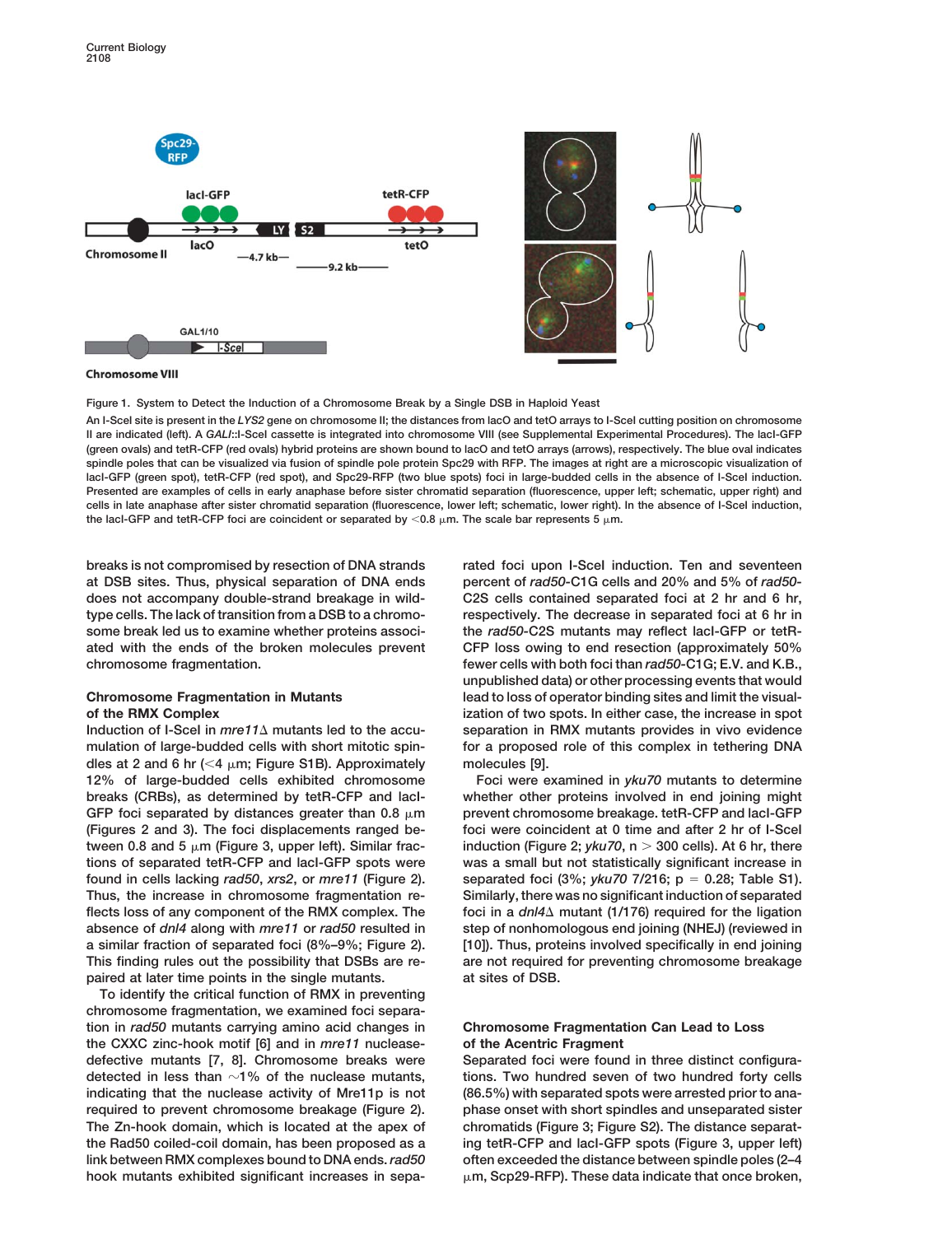

**Figure 2. Separation of tetR-CFP and lacI-GFP Spots after Induction of I-SceI**

**I-SceI was induced by transfer to galactose-containing media for 0, 2, and 6 hr. (A) The fraction of large budded cells containing tetR-CFP and lacI-GFP spots separated by greater than 0.80 m was determined. The instances of spot separations are as follows (at 2hr and 6hr): wild-type without** *GAL1***::I-SceI cassette, 0/100, 0/100; wild-type, 0/160, 3/135;** *yku70***, 0/100, 7/216;** *mre11***, 27/252, 13/108;** *mre11***-D16A, 0/103, 1/110;** *mre11***-H125N, 0/129, 1/129;** *rad50***, 15/132, 15/123;** *rad50***-C2S,** 36/176, 9/176; rad50-C1G, 12/116, 18/104; xrs2∆, 15/125, 12/124; dnl4∆, 0/119, 1/176; yku70∆ mre11∆, 5/123, 9/126; mre11∆ dnl4∆, 7/104, **10/104; and** *rad50 dnl4***, 8/114, 8/118. At 0 hr of I-SceI induction, tetR-CFP and lacI-GFP spots were always coincident for all mutant strains.**

both chromosome fragments may no longer be tethered ter of mitotic arrested cells [11]. Chromosomes remain **to the mitotic spindle (see below). associated with the spindle throughout these move-**

**(23/240), two tetR-CFP and lacI-GFP spots could be provide a powerful assay to establish whether the acenobserved. An example of this configuration is shown in tric fragment remains tethered to the spindle. The be-Figure 3 (upper right). One of the tetR-CFP and lacI- havior of separated tetR-CFP and lacI-GFP foci in RMX GFP pairs was overlapping near the bottom spindle pole mutant cells was analyzed by time-lapse fluorescence (left panel); the other tetR-CFP and lacI-GFP pair (upper microscopy. Selected frames over a 15 min time course** spindle pole) were separated by approximately 1.3  $\mu$ m are shown in Figure 4. The centromere fragment (lacI-(middle and right panels, Figure 3). The cell is in ana- GFP, green) remained within a 0.25  $\mu$ m cylinder sur**phase, as indicated by the increased distance between rounding the mitotic spindle (Figure 4). The spindle was spindle poles (5.5 m) and separated sister chroma- dynamic, making excursions between the mother and tids. The progression into anaphase in approximately bud at rates consistent with microtubule-based motility. 10% of cells provides the opportunity to visualize chro- The spindle did not change in length during the arrest. mosome breaks in one of the sister chromatids. Sister In cells with overlapping tetR-CFP and lacI-GFP foci, chromatid cohesion would likely prevent fragmentation both foci behaved as the centromere fragment shown if only one sister has experienced a break. However, in Figure 4 (data not shown). The acentric fragment (tetRupon loss of cohesion in anaphase, chromosome breaks CFP, red) did not translocate from mother to bud; inare readily apparent (Figure 3). stead, it remained in the mother cell and, thus, indepen-**

**ure 3; 4.2% of cells with separated spots; 10/240). The constant over time (Figure 4, bottom, closed diamonds), lacI-GFP spots marking the centromere-containing chro- indicating that spindle and centric fragment movements mosome fragment segregated to opposite spindle poles are coupled. In contrast, the distance between the acen provide direct evidence for loss of an acentric chromo- does not remain tethered to the mitotic spindle. some fragment after induction of a DSB.**

**Centric versus Acentric Chromosome Dynamics for Chromosome Fragmentation The mitotic spindle is a highly dynamic structure that Chromosome fragmentation was prevented upon treat-**

**In approximately 10% of cells with separated spots ments. Chromosome dynamics in live cells, therefore, The third configuration reflects loss of an acentric dent of spindle position. The distance from the foci on fragment. These cells also contain four distinct foci (Fig- the centric fragment to the spindle midpoint remained (lower right, Figure 3). In contrast, the tetR-CFP acentric tric fragment versus either the centric fragment (Figure fragment separated but failed to segregate to opposite 4, open diamonds) or spindle midpoint (Figure 4, closed poles upon anaphase onset (Figure 3). These results squares) changed over time. Thus, the acentric fragment**

### **Microtubule-Based Forces Are Required**

**often makes excursions between the mother and daugh- ment of cells with the microtubule-depolymerizing agent**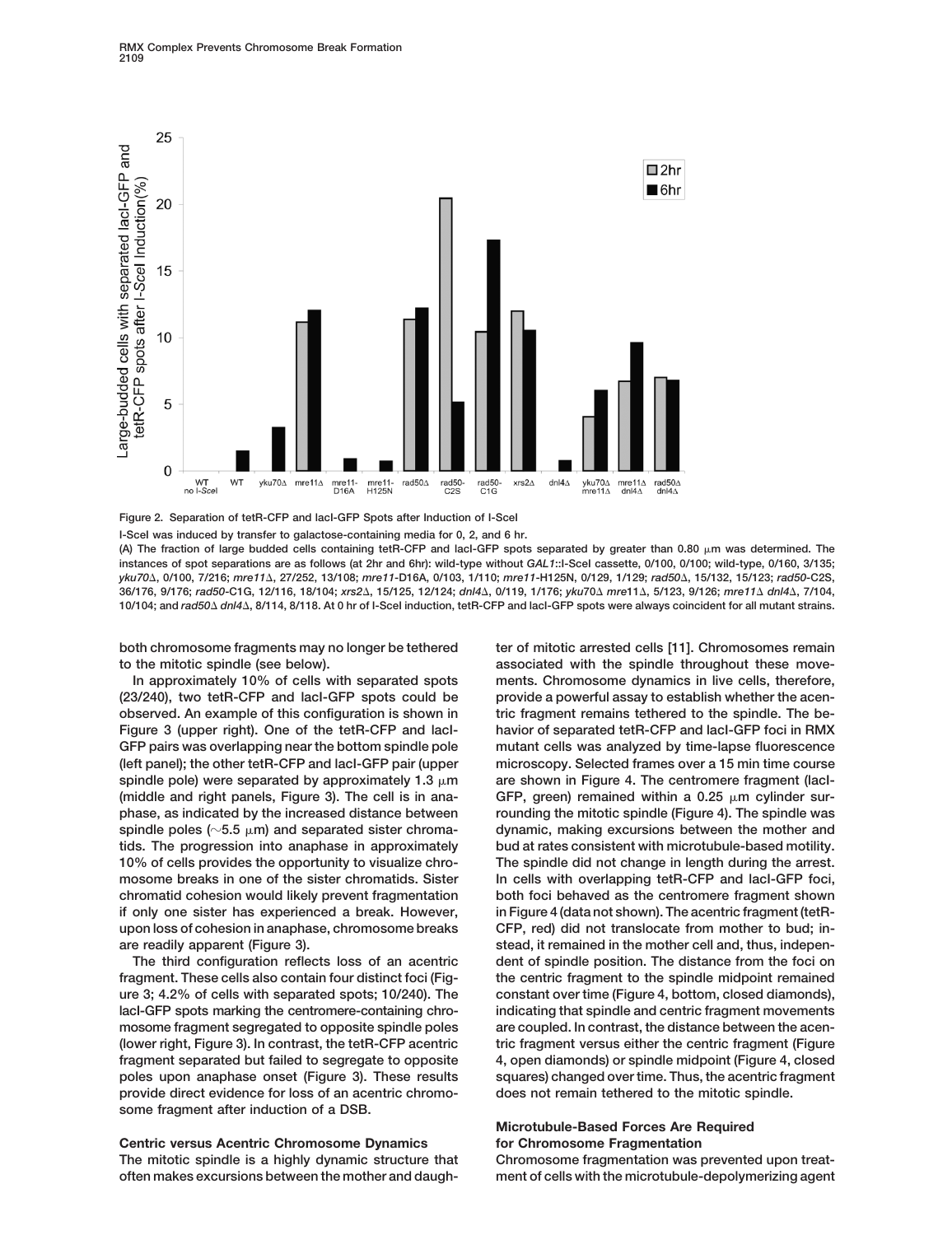

**Figure 3. The Morphological Classes of tetR-CFP and lacI-GFP Foci in Live Cells**

**The centromeric (lacI-GFP) and telomeric (tetR-CFP) sides of the DSB and spindle pole bodies (Spc29-RFP) are indicated in green, red, and blue, respectively. A schematic of the images is provided (right). Separation of operator spots (tetR versus lacI) was observed in cells with unsegregated and segregated sister chromatids.**

**Upper left: Images of two different cells with spindle poles separated by 3 m and single lacI and tetR foci that are separated. Separations such as these composed 86.5% of the total number of foci observed in all strains with separated spots (207/240). The scale bar represents 5 m.**

**Upper right: An image of a single cell in which the spindle is elongated (5.5 m), and sister chromatids have separated. Individual planes of the Z stack are shown to emphasize the degree of separation. Left, GFP and CFP; middle, GFP and CFP; right, RFP. There are four lacI-GFP and tetR-CFP foci. Sister chromatid separation was observed in 9.6% of cells with separated foci (23/240). The scale bar represents 5 m. Lower left: An image of a single cell in which the spindle is elongated (6 m); the separated centromeric arrays have segregated to each pole, whereas the telomeric arrays have separated but remain at one spindle pole. This is an example of acentric chromosome fragment loss.** Separations of this type were observed in 4.2% of cells that had separated lacI and tetR foci (10/240). The scale bar represents 5  $\mu$ m.





**Figure 4. Dynamics of Centric and Acentric Chromosome Fragments**

**Top: Frames from a 15 min time lapse of a** *rad50***-C2S mutant after 2 hr of I-SceI induction. The centromere-proximal arm (lacI-GFP) remained associated with the spindle (Spc29- RFP), whereas the acentric fragment dissociated from the spindle (tetR-CFP, red spot distal from spindle poles). As the spindle migrates from the neck of the budded cell (0:00 min) to the upper bud (9:00 min), the centric fragment behaves accordingly.**

**Bottom: The distance from the foci on the centric fragment to the spindle midpoint remains constant over time (closed diamonds). In contrast, the distance between the acentric fragment versus either the centric fragment (open diamonds) or spindle midpoint (closed squares) changes over time.**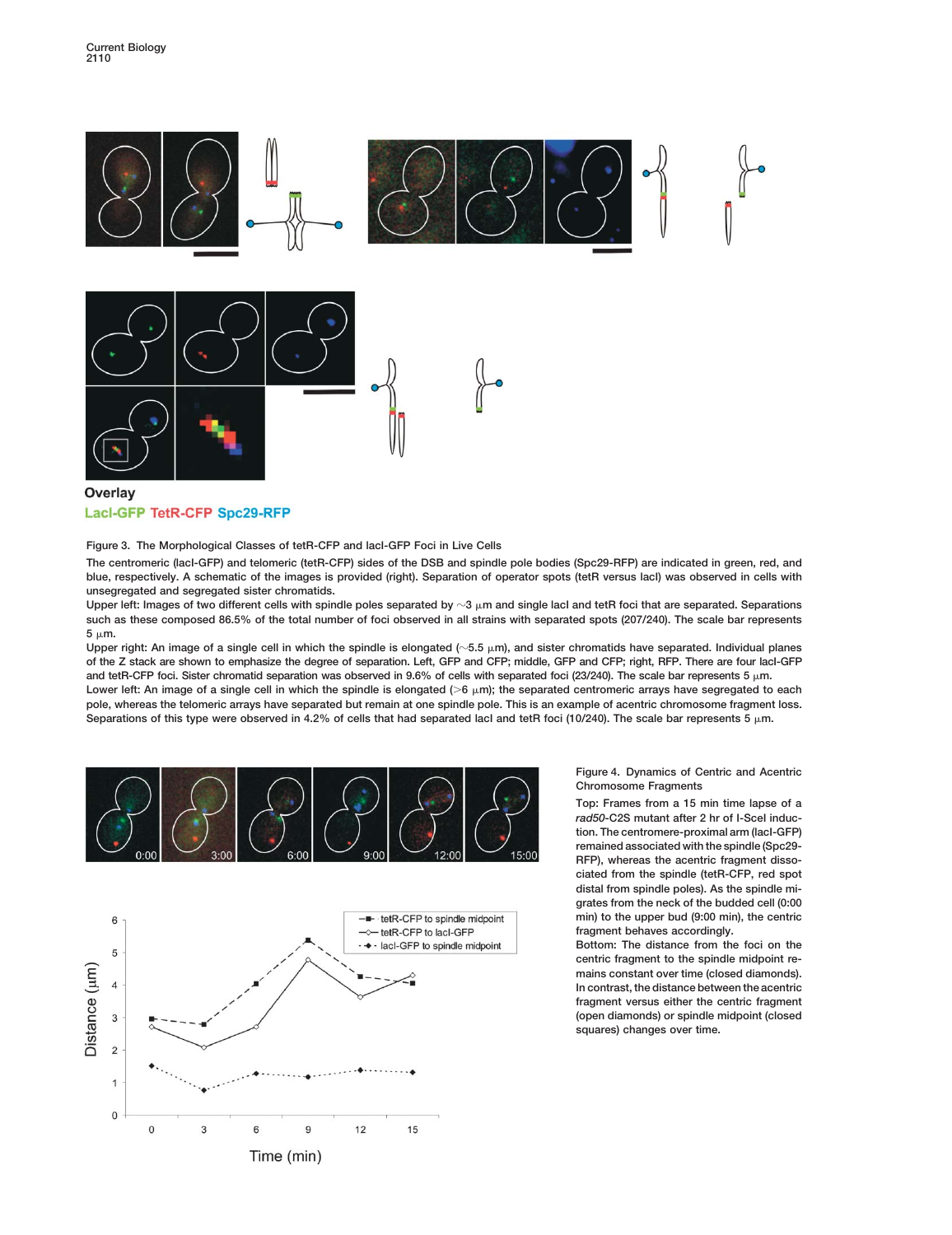**nocodazole without affecting the timing or extent of this way, we can estimate that RMX binding at sites of DSBs (Figures S1 and S3). Less than 1% (1/274) of chro- DSB can resist the 20 pN of force that may be propamosomes were fragmented in** *mre11* **mutants in the gated along the chromosome axis. The fact that nucleopresence of nocodazole (Figure S3). Upon transfer to somes can be displaced when subjected to forces of media lacking nocodazole, chromosome breakage en- approximately 20 pN in vitro [17, 18] suggests that misued (9/115 "galactose nocodazole" to "galactose crotubule-based forces could indeed disrupt nucleoonly"; Figure S3). Thus, microtubule-based forces are some interactions that might hold chromosome ends required to sever broken chromosomes containing a together at sites of DSB in the absence of RMX. DSB in the absence of RMX. Once the chromosome was Mutations in** *Rad50***,** *Mre11***, and** *Nbs1* **genes have fragmented, the ends remained apart in the presence severe consequences in humans and animal models, in or absence of microtubules ("galactose" to "galactose which the effects extend from embryonic lethality to nocodazole"; Figure S3). various hereditary diseases and a strong predisposition**

**solution results in the separation of ends as a conse- integrity and that changes in its components put the quence of diffusional forces. However, the opportunities human genome at risk, owing to an increased opportupected to be less because of factors such as histones, nonhistone chromosomal proteins, proteins that interact Supplemental Data** and repair DSBs, and even nucleus architecture, such<br>as matrix attachment sites. In the present study, we<br>describe a system to distinguish double-strand DNA<br>describe a system to distinguish double-strand DNA **breaks from chromosomal breaks and address the ge- Acknowledgments netic and physical factors that determine the transition to a CRB. Both the RMX complex and microtubule- We thank Julian Haase for technical assistance, Drs. Douglas mediated forces are important components affecting Thrower, Kevin Lewis, and Leanna Topper, who contributed at the**

**gest that RMX has a structural role in bridging two bro- by grants from the National Institutes of Health (GM-32238) and ken molecules during DSB repair [6, 9, 12, 13]. The direct Department of Energy (DE-FG02-99ER62746) to K.S.B. and in part visualization of chromosome breakage in cells lacking** by a Department of Chromosome breakage in bridging health of M.A.R. RMX demonstrates that its importance in bridging bro**ken DNA strands carries over to the tethering of chromo- References some ends. Two RMX complexes bound to the DSB ends interact through Cys-X-X-Cys zinc-hook motifs lo- 1. Mills, K.D., Ferguson, D.O., and Alt, F.W. (2003). The role of DNA cated in the coiled-coil region of the Rad50 protein [6]. breaks in genomic instability and tumorigenesis. Immunol. Rev. Zn-hook domain mutations that do not disrupt Mre11-** *194***, 77–95.** Rad50 complex formation (rad50-C1G, [6]) resulted in  $\frac{2. \text{ Albertson, D.G., Collins, C., McGormick, F., and Gray, J.W.}$ <br>levels of chromosome breakage similar to those ob-<br>served in null mutants (rad50 and mre11) (Figure 2). In  $\frac{34,369-376}{3.76.09}$ . C **contrast,** *rad50-C2S* **mutants appeared to exhibit in- repair and human disease. Mutat. Res.** *509***, 49–78. creased chromosome breaks (2 hr;** *rad50-C2S***; Figure 4. Haber, J.E. (1998). The many interfaces of Mre11. Cell** *95***, 2), reflecting additional perturbation upon disruption of 583–586. Mre11-Rad50 complex formation in this mutant. The Zn- 5. Lee, S.E., Moore, J.K., Holmes, A., Umezu, K., Kolodner, R.D.,** hook is therefore critical in prevention of chromosome<br>damage. The lack of chromosome fragmentation in Ku-<br>damage. Cell 94, 399-409. **deficient strains suggests that Ku end binding, regula- 6. Hopfner, K.P., Craig, L., Moncalian, G., Zinkel, R.A., Usui, T., tion of 5 to 3 resection [5], and compaction of chroma- Owen, B.A., Karcher, A., Henderson, B., Bodmer, J.L., McMurtin in stressed chromosomal regions [14] are not relevant ray, C.T., et al. (2002). The Rad50 zinc-hook is a structure joining**

to the appearance of CRBs.<br>
Chromosome breaks in the *mre11* mutants require<br>
Chromosome breaks in the *mre11* mutants require<br>
<sup>562–566</sup>.<br>
7. Furuse, M., Nagase, Y., Tsubouchi, H., Murakami-Murofushi, K.,<br>
Shibata, T., an **phase, chromosomes undergo oscillatory movements in vitro activities of yeast Mre11 in mitotic and meiotic recombialong the mitotic spindle [15]. Kinetochore microtubules nation. EMBO J.** *17***, 6412–6425. provide sufficient force (20 pN/min) [16] to stretch 8. Moreau, S., Ferguson, J.R., and Symington, L.S. (1999). The** chromatin flanking the centromere beyond the 7-fold<br>compaction of bulk DNA around a nucleosome. Depoly-<br>mating type switching, end joining, or telomere maintenance.<br>Mol. Cell. Biol. 19, 556–566.<br>g. de Jager, M., van Noort, **as nocodazole reduces centromere stretch [16] as well R., and Wyman, C. (2001). Human Rad50/Mre11 is a flexible as the incidence of chromosome breaks (Figure S3). In complex that can tether DNA ends. Mol. Cell** *8***, 1129–1135.**

**to cancer (reviewed in [19]). Results herein suggest that the Mre11 complex suppresses the formation of chro-Discussion mosome breaks that may lead to the translocations and deletions often associated with cancer. We propose that A single double-strand break in a DNA molecule within RMX plays an important role in maintaining chromosome** hity for spontaneous or induced chromosome breaks.

the transition from DSB to CRB.<br>Recent studies of the Mre11-Rad50 architecture sug-<br>Recent studies of the Mre11-Rad50 architecture sug-<br>for contributions to the TAFE gel analysis. This work was supported

- 
- 
- 
- 
- 
- 
- 
- 
-